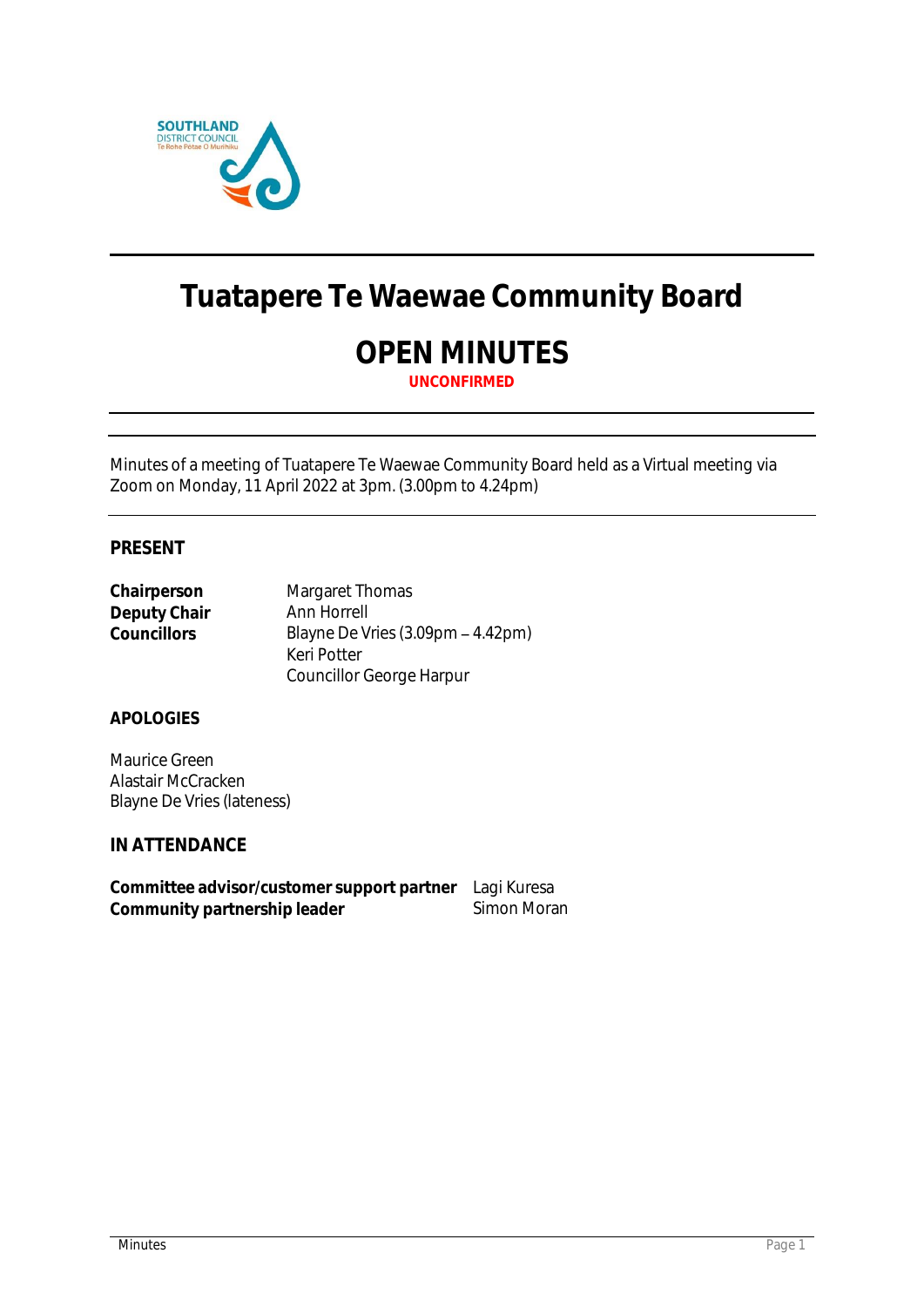

## **1 Apologies**

There were apologies from Maurice Green and Alastair McCracken for absence and an apology for lateness was received from Blayne De Vries.

Moved Cr Harpur, seconded Ann Horrell **and resolved:**

**That the Tuatapere Te Waewae Community Board accept the apologies.**

**2 Leave of absence** 

Councillor Harpur advised the board, of a leave of absence for the month of July 2022.

Moved Chairperson Thomas, seconded Keri Potter **and resolved:**

**That the Tuatapere Te Waewae Community Board accept a leave of absence request from Councillor Harpur for the month of July 2022.**

**3 Conflict of interest**

There were no conflicts of interest declared.

**4 Public forum**

There was no public forum.

**5 Extraordinary/urgent items**

There were no extraordinary/urgent items.

**6 Confirmation of minutes**

**Resolution**

Moved Deputy Chair Horrell, seconded Keri Potter **and resolved:**

**That the minutes of Tuatapere Te Waewae Community Board meeting held on 13 December 2021 be confirmed as a true and correct record of that meeting.**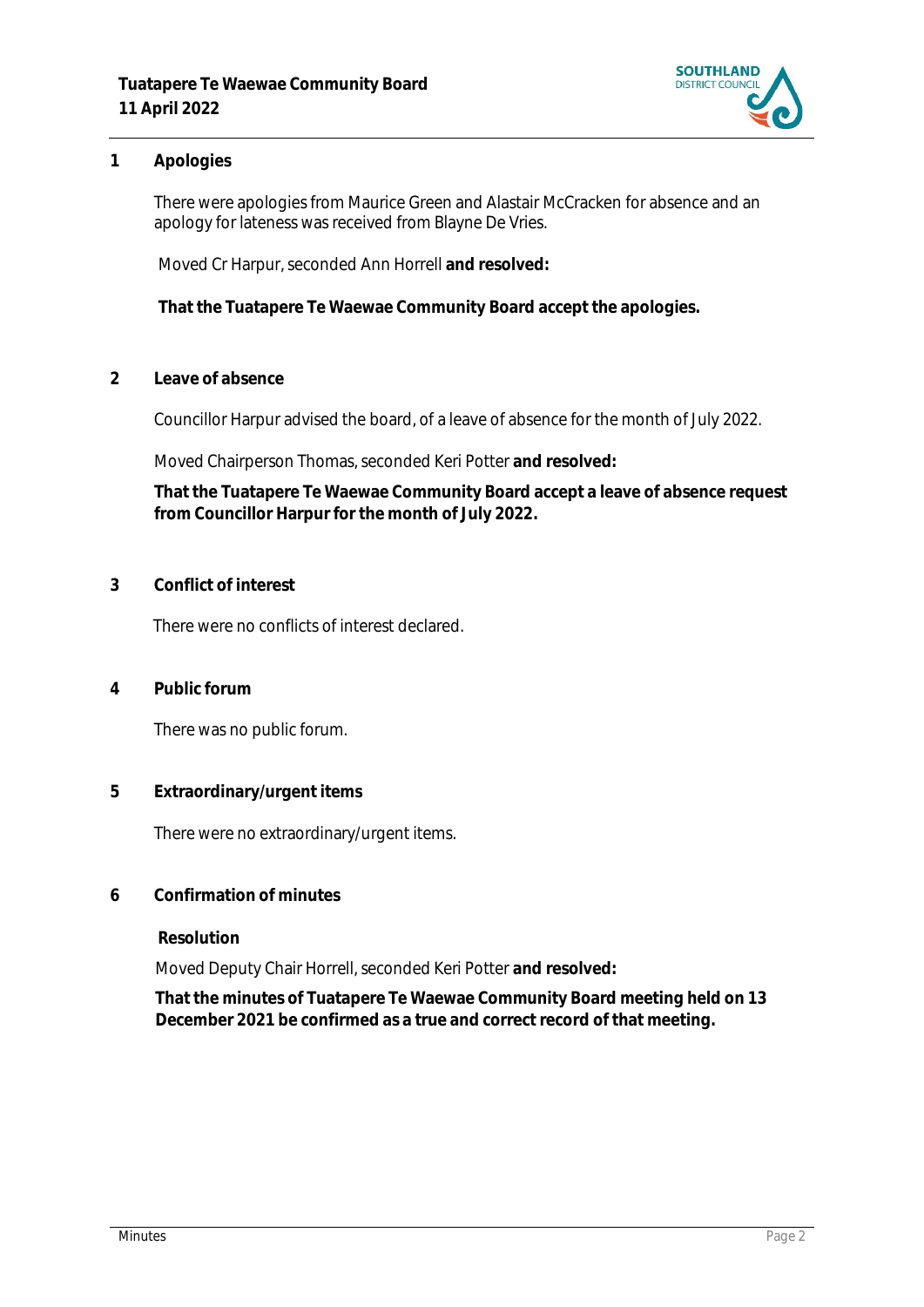

## **Reports**

**7.1 Tuatapere Community Pool - request to uplift rates**

**Record No: R/22/3/11731**

Community liaison officer - Kathryn Cowie was in attendance for this item.

Mrs Cowie advised that the purpose of the report was for the Board to decide whether to approve the request from the Tuatapere Community Baths Society Incorporated to uplift a portion of the rates in the Tuatapere ward pool rate reserve.

**Resolution**

Moved Keri Potter, seconded Deputy Chair Horrell **and resolved:**

**That the Tuatapere Te Waewae Community Board:**

- a) receives the report titled "Tuatapere Community Pool request to uplift rates" **dated 4 April 2022.**
- **b) determines that this matter or decision be recognised as not significant in terms of Section 76 of the Local Government Act 2002.**
- **c) determines that it has complied with the decision-making provisions of the Local Government Act 2002 to the extent necessary in relation to this decision; and in accordance with Section 79 of the act determines that it does not require further information, further assessment of options or further analysis of costs and benefits or advantages and disadvantages prior to making a decision on this matter.**
- **d) approves the request from the Tuatapere Community Pool to uplift \$5,000 from the Tuatapere ward pool rate reserve.**

(Blayne De Vries joined the meeting at 3.09pm.)

**7.2 Project scope confirmation - 2022/2023 locally funded projects**

**Record No: R/22/2/6288**

Community facilities manager – Mark Day was in attendance for this item.

Mr Day advised that the purpose of the report was to seek approval from the Board for the scope of the locally funded projects within their board area to be delivered in the 2022/2023 financial year.

**Resolution**

Moved Deputy Chair Horrell, seconded Keri Potter **and resolved:**

**That the Tuatapere Te Waewae Community Board:**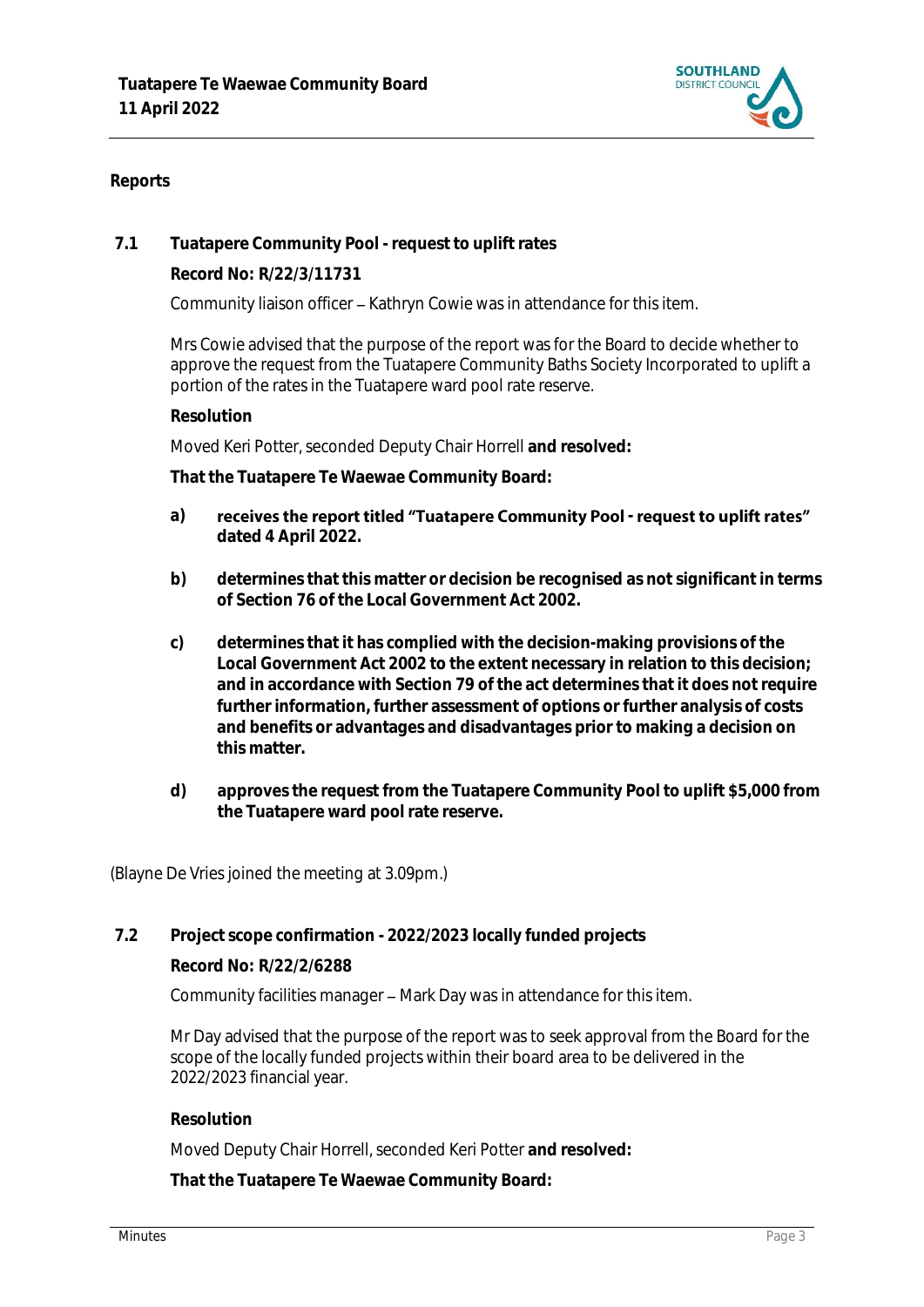

- a) **Receives the report titled "Project scope confirmation 2022/2023 locally** funded projects" dated 24 March 2022.
- **b) Determines that this matter or decision be recognised as not significant in terms of section 76 of the Local Government Act 2002.**
- **c) Determines that it has complied with the decision-making provisions of the Local Government Act 2002 to the extent necessary in relation to this decision; and in accordance with section 79 of the act determines that it does not require further information, further assessment of options or further analysis of costs and benefits or advantages and disadvantages prior to making a decision on this matter.**
- **d) Agrees to approve the scope of the projects identified in the attachments to this report:** 
	- Orepuki Playground equipment replacement code P-10784.
- **7.3 Community Leadership Report - February 2022**

**Record No: R/22/1/1713**

Community partnership leader - Simon Moran was in attendance for this item.

Mr Moran advised that the purpose of the report was to inform the board of the community leadership activities in the area.

**Resolution**

Moved Chairperson Thomas, seconded Keri Potter **and resolved:**

**That the Tuatapere Te Waewae Community Board:**

- a) receives the report titled "Community Leadership Report February 2022" **dated 1 March 2022.**
- **7.4 Community leadership report - April 2022**

**Record No: R/22/3/12477**

Community partnership leader – Simon Moran was in attendance for this item.

Mr Moran advised that the purpose of the report was to inform the board of the community leadership activities in the area.

#### **Resolution**

Moved Blayne De Vries, seconded Keri Potter **and resolved:**

**That the Tuatapere Te Waewae Community Board:**

a) receives the report titled "Community leadership report - April 2022" dated 4 **April 2022.**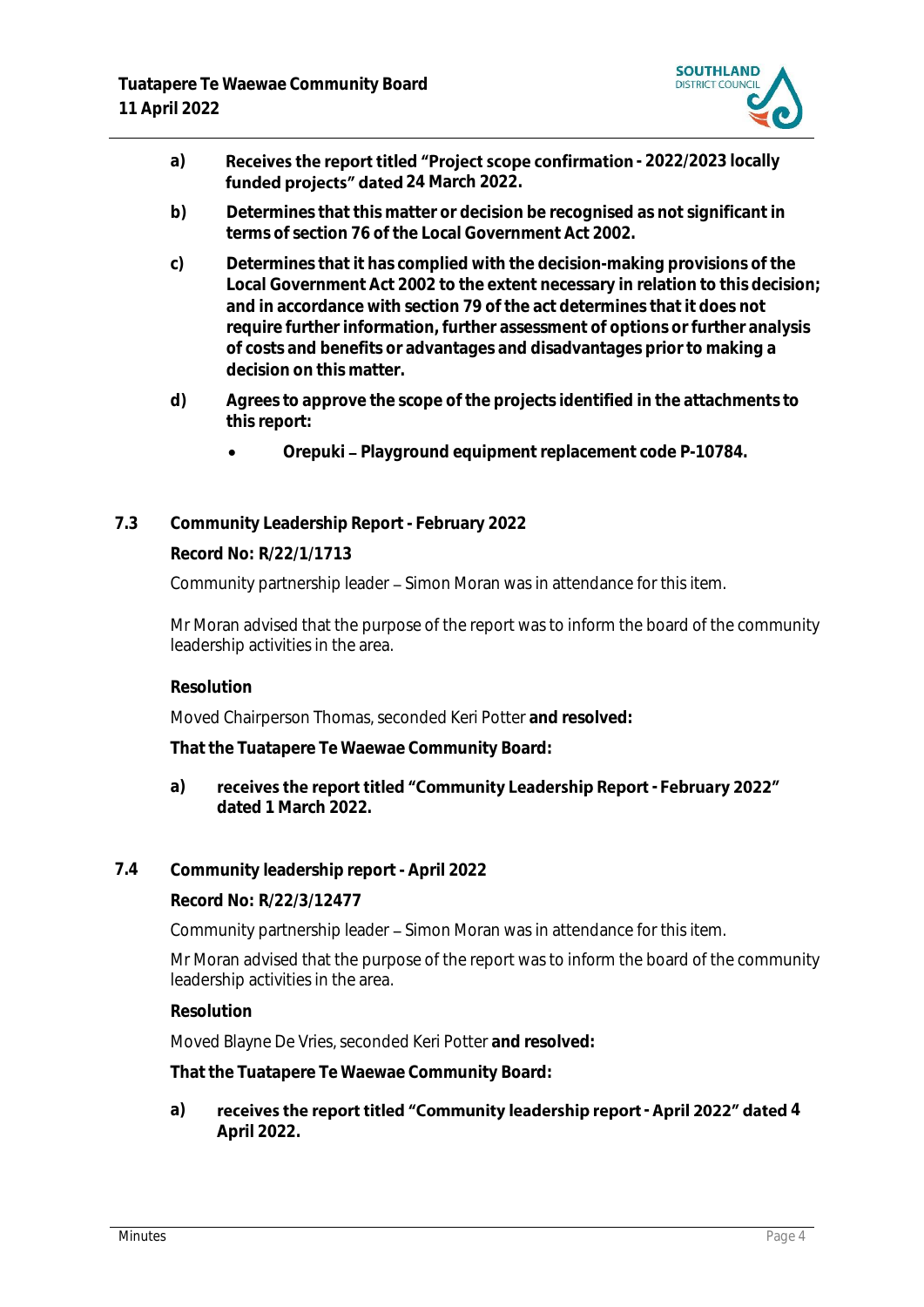

**7.5 Operational Report for Tuatapere Te Waewae Community Board - February 2022 Record No: R/21/12/64042**

Community partnership leader - Simon Moran was in attendance for this item.

**Resolution**

Moved Deputy Ann Horrell, seconded Keri Potter **and resolved:**

**That the Tuatapere Te Waewae Community Board:**

- **a)** Receives the report titled "Operational Report for Tuatapere Te Waewae Community Board - February 2022" dated 1 March 2022.
- **7.6 Operational Report for Tuatapere Te Waewae Community Board - April 2022 Record No: R/22/2/5417** Community partnership leader - Simon Moran was in attendance for this item.

**Resolution**

Moved Cr Harpur, seconded Blayne De Vries **and resolved:**

**That the Tuatapere Te Waewae Community Board:**

- **a)** Receives the report titled "Operational Report for Tuatapere Te Waewae Community Board - **April 2022" dated** 1 April 2022.
- **7.7 Council report - February 2022**

**Record No: R/22/1/1399** Councillor Harpur took the Board through the Council report.

**Resolution** Moved Margaret Thomas, seconded Anne Horrell **and resolved: That Tuatapere Te Waewae Community Board:**

a) Receives the report titled "Council report - February 2022" dated 1 March 2022.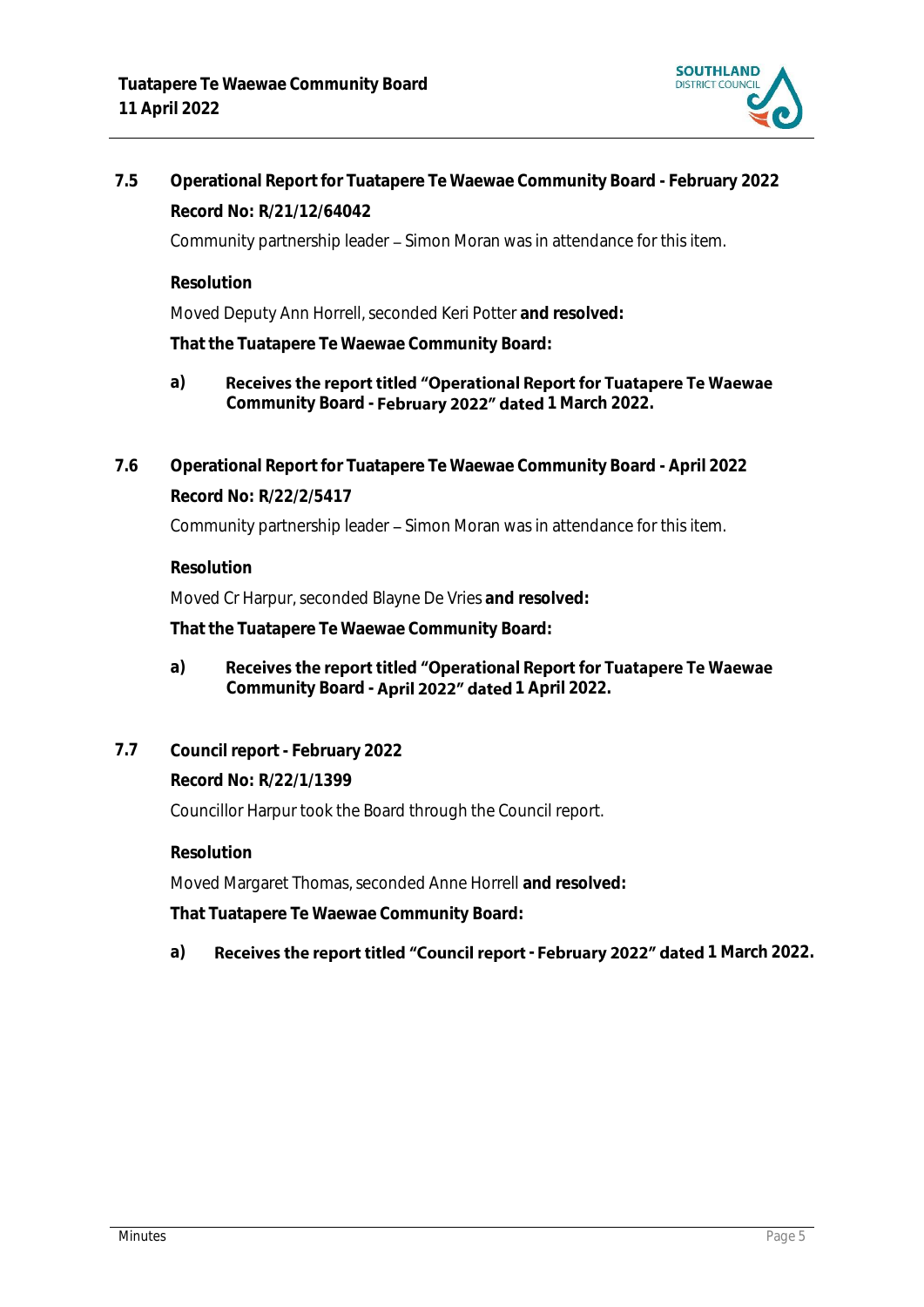

# **7.8 Council report - April 2022 Record No: R/22/3/12050**

Councillor Harpur took the Board through the Council report.

**Resolution**

Moved Cr Harpur, seconded Chairperson Thomas **and resolved:**

**That Tuatapere Te Waewae Community Board:**

# a) **Receives the report titled "Council report - April 2022" dated 4 April 2022.**

**7.9 Tuatapere railway station building - unbudgeted expenditure**

# **Record No: R/22/4/12996**

Community facilities manager - Mark Day was in attendance for this item.

Mr Day advised that the purpose of the report is to seek approval for unbudgeted expenditure of up to \$20,000 to carry out general maintenance on the Tuatapere railway station building and will be funded form the Tuatapere general reserve.

## **Resolution**

Moved Deputy Chair Horrell, seconded Keri Potter **and resolved:**

**That the Tuatapere Te Waewae Community Board:**

- a) **Receives the report titled "Tuatapere railway station building unbudgeted expenditure" dated** 4 April 2022.
- **b) Determines that this matter or decision be recognised as not significant in terms of section 76 of the Local Government Act 2002.**
- **c) Determines that it has complied with the decision-making provisions of the Local Government Act 2002 to the extent necessary in relation to this decision; and in accordance with section 79 of the act determines that it does not require further information, further assessment of options or further analysis of costs and benefits or advantages and disadvantages prior to making a decision on this matter.**
- **d) Agrees to approve unbudgeted expenditure of up to \$20,000 to carry out general maintenance on the Tuatapere railway station building to be funded from the Tuatapere general reserve.**